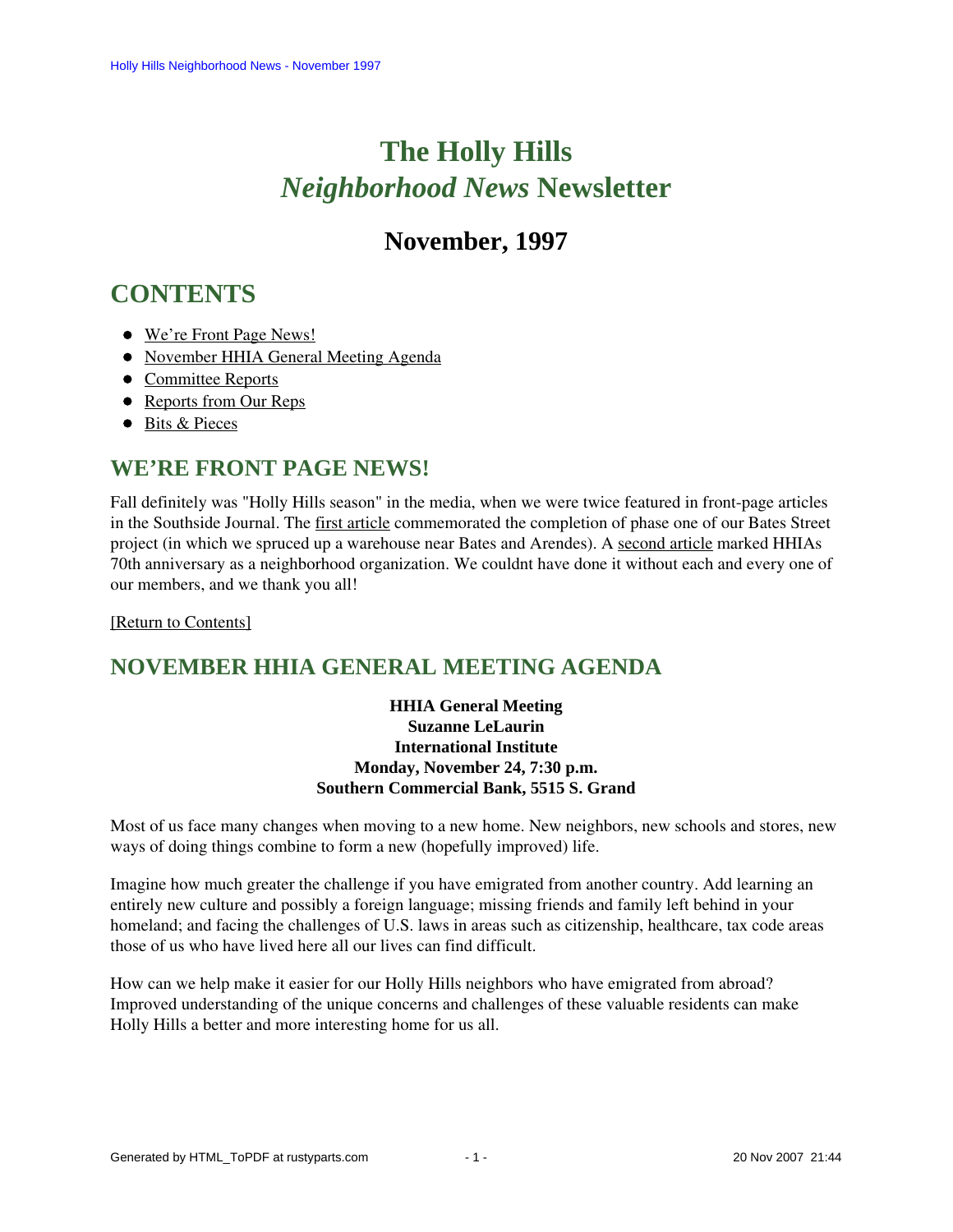We are honored to welcome Suzanne LeLaurin, Director of Social Work at the International Institute, to address this topic at our upcoming Holly Hills Improvement Association (HHIA) November General Meeting (details above). The International Institute is a social service agency, providing adjustment services to refugees and immigrants, and cross-cultural services to new Americans and the general public.

#### <span id="page-1-0"></span>[\[Return to Contents\]](#page-0-2)

### <span id="page-1-4"></span>**REPORTS FROM HHIA COMMITTEES**

- [Events/Fundraising](#page-1-1)
- [Welcoming Committee](#page-1-2)
- [Maintenance/Improvements](#page-1-3)
- [Beautification](#page-2-1)

#### <span id="page-1-1"></span>**EVENTS/FUNDRAISING**

It seems like it gets earlier every year the Holiday Season is fast arriving, and it will be time once again to hold our annual **HHIA Holiday Lighting Contest.**

Its not too complicated just have your holiday lights on the evenings of Saturday-Sunday, December 20-21, when our judges will be cruising the neighborhood. Prizes will be awarded for best overall lighting, best single family, best multi-family, and best street lighting. The best overall winner will be invited to attend our annual January banquet at no cost; other winners will receive Holly Hills brass plaques to place on their homes. All winners also will be listed in our January *Neighborhood News* newsletter.

#### [\[Return to Committee Report List\]](#page-1-4)

#### <span id="page-1-2"></span>**WELCOMING**

Our Welcoming Committee continues to make regular visits to new neighbors approximately a dozen each month. A new addition to our welcome packet is the *FrontSteps* newsletter, compliments of the Evergreen State Society of Seattle, Washington. The society produces *FrontSteps* at no charge for neighborhoods and the people who live in them, with the support of SAFECO Corporation. We will likely start distributing copies of the newsletter at our general meetings as well. Our thanks to its producers for providing it.

#### **You Can Help!**

If your business would like to include an item in our welcome packet, we would be delighted to discuss options with you. Give us a call at 569-5708.

[\[Return to Committee Report List\]](#page-1-4)

#### <span id="page-1-3"></span>**MAINTENANCE/IMPROVEMENTS**

Our maintenance/improvements volunteers continue to work quietly behind the scenes to represent Holly Hills in areas such as safeguarding neighborhood quality when new businesses seek to locate in the area, and reporting problem properties to appropriate government representatives. In addition, a couple of projects this committee currently is working on with the city are: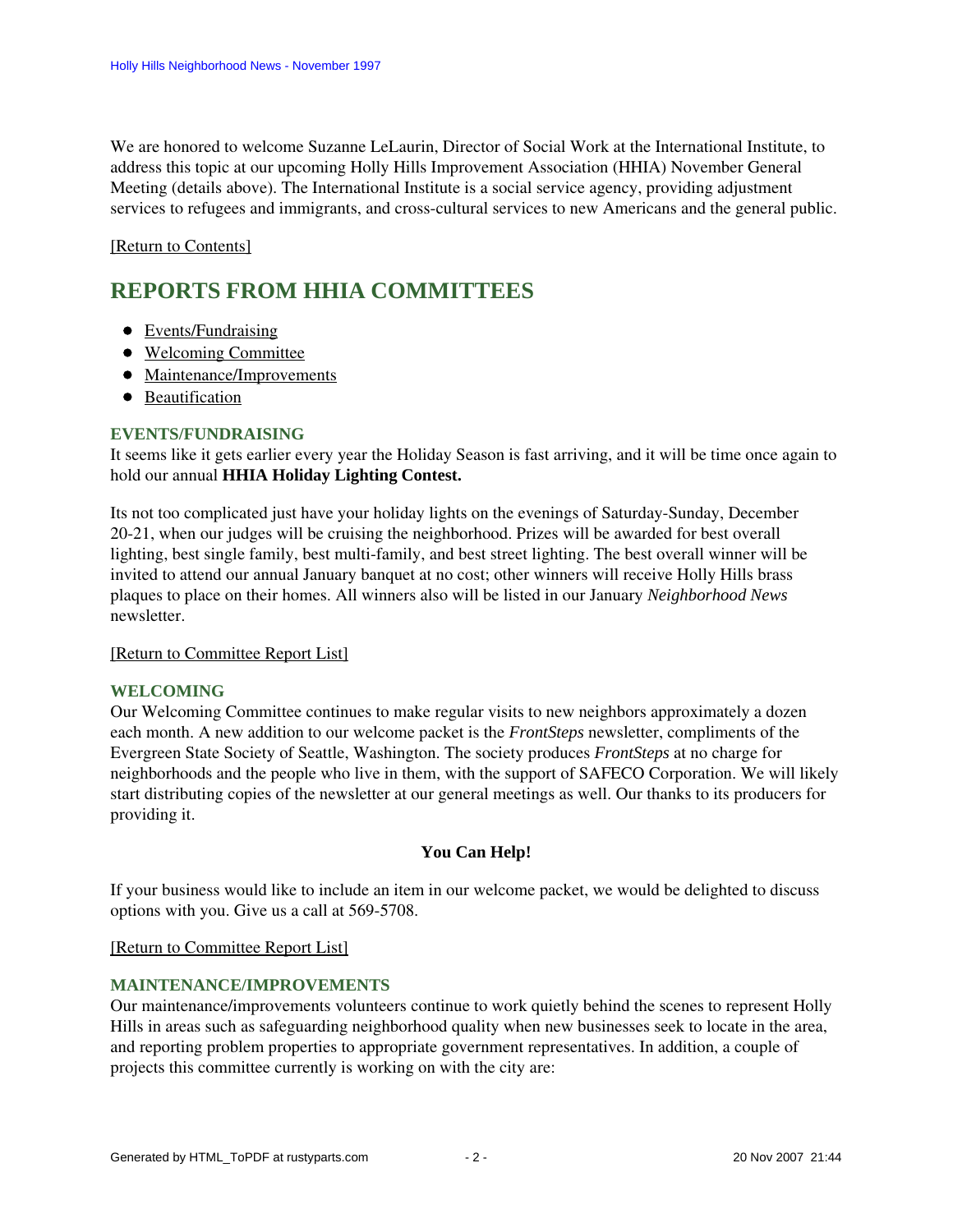- adding a park bench in the triangular traffic parkway at Bowen and Leona
- repairing and adding a Holly Hills logo sign to the concrete bench at Wilmington and Coronado.

Give us a call if you have a question or concern you would like us to address (569-5708).

#### [\[Return to Committee Report List\]](#page-1-4)

#### <span id="page-2-1"></span>**BEAUTIFICATION**

Great news! For the second year, HHIA has received grants from Neighbor Naturescaping and Growing St. Louis. These grants are enabling us to add a wide variety of new flowers and trees to the neighborhood, including two new flower beds near Wilmington and the railroad tracks and near Bates and the railroad tracks (to continue beautification begun when we upgraded the metal storage building near Bates and Arendes). Thanks to everyone who has donated their time and/or materials for continuing our plantings.

#### [\[Return to Committee Report List\]](#page-1-4)

[\[Return to Contents\]](#page-0-2)

### <span id="page-2-4"></span><span id="page-2-0"></span>**REPORTS FROM OUR REPS.**

- [State Representative Brian May](#page-2-2)
- [Congressman Dick Gephardt](#page-2-3)
- [Alderman Fred Wessels, 13th District](#page-3-1)

#### <span id="page-2-2"></span>**State Representative Brian May, 108th District**

Rep. May reports his successful inclusion of a provision in Senate Bill 56 during this years legislative session with the intent of protecting the children of the State. As a result of Mays provision, Missouri citizens now can obtain a list of names and addresses of convicted sex offenders. The list is easily available upon request at the City of St. Louis Police Headquarters at Tucker and Clark streets.

May also reports that he is helping the neighborhood oppose a request made by the Ku Klux Klan to adopt a portion of Highway 55 near our neighborhood. May stated in his letter to the Department of Transportation (DOT), I still believe that allowing the Klan to maintain a portion of this highway will be detrimental to the City of St. Louis and an insult to my constituents.

#### [\[Return to Representative List\]](#page-2-4)

#### <span id="page-2-3"></span>**A Message from Congressman Dick Gephardt**

Congressman Gephardt announced his support for HR 2676, the IRS Restructuring and Reform Bill. Rep. Gephardt notes, as a bipartisan bill, HR 2676 strikes a proper compromise: it makes the IRS more accountable by creating an outside Oversight Board and it makes Congress and the President more accountable by retaining control over the IRS by elected officials. He notes that the bill also shifts the burden of proof in civil tax cases from the citizen to the IRS. In other words, taxpayers are presumed innocent unless the IRS can prove guilt.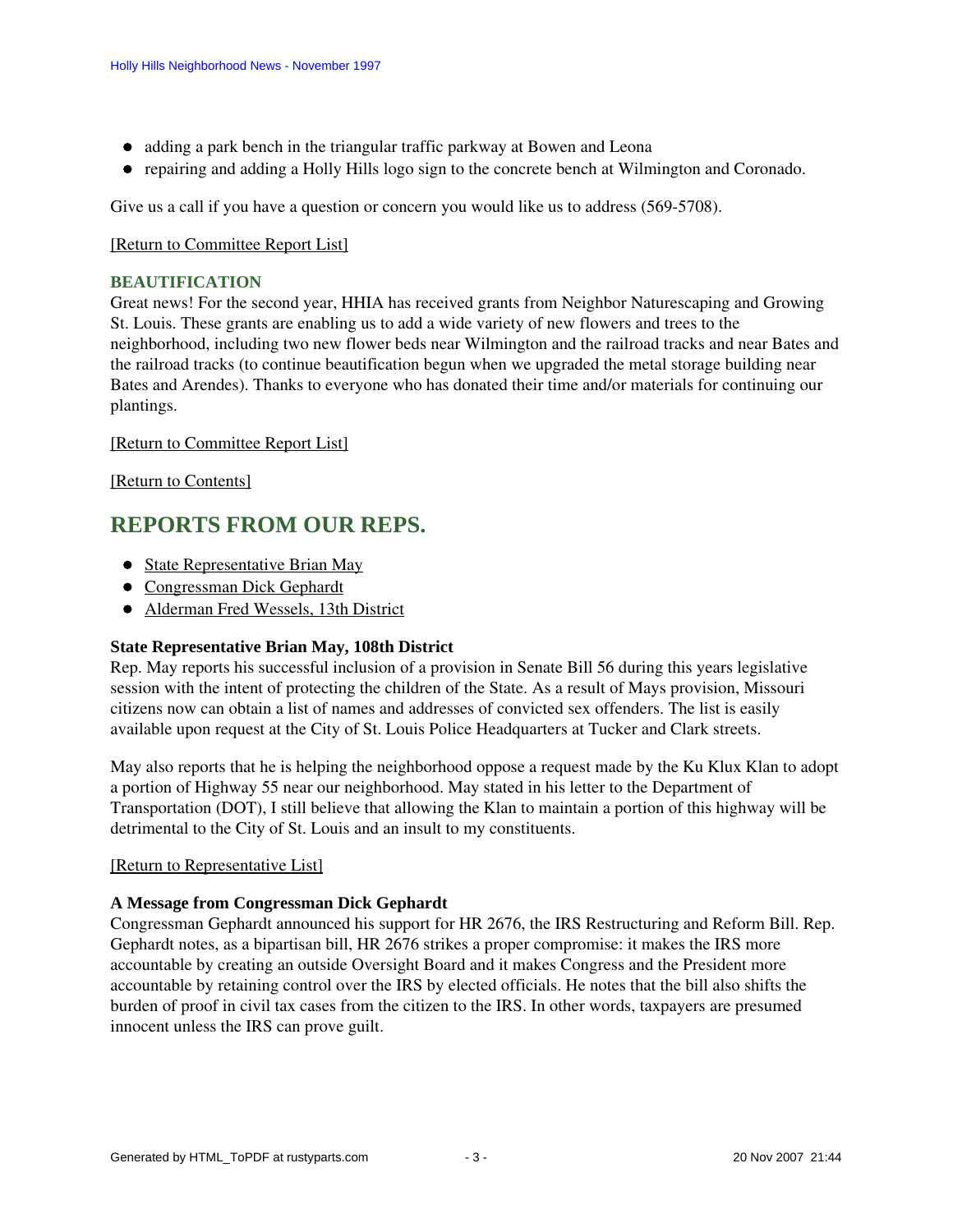To make our neighborhoods safe for families and children, Rep. Gephardt also is a strong advocate of the Community Oriented Policing Services (COPS) program, which distributes grants to local governments to strengthen their policing efforts. Since the programs inception, says Rep. Gephardt, I have worked with federal, state, and local officials to maximize St. Louis Citys share of COPS money. As a result, the City has gotten over \$8 million in grant monies from the COPS program. This has put more than 170 additional officers on patrol.

#### [\[Return to Representative List\]](#page-2-4)

#### <span id="page-3-1"></span>**Alderman Fred Wessels, 13th District**

Ald. Wessels notes that our neighborhood business J. K. Pully at 3805 Bates is constructing a \$200,000 warehouse at its 3805 Bates location a modern addition that should serve to improve our neighborhood as well as to help this business thrive.

#### [\[Return to Representative List\]](#page-2-4)

[\[Return to Contents\]](#page-0-2)

### <span id="page-3-5"></span><span id="page-3-0"></span>**BITS & PIECES**

- [Coming in January ...](#page-3-2)
- [Welcome, New Members](#page-3-3)
- [Long May It Wave](#page-3-4)

<span id="page-3-2"></span>**Coming in January ...** Look in the next edition of *Neighborhood News* for details about our annual non-business dinner meeting (to be held Monday, January 26) and upcoming annual dues payments!

#### [\[Return to Bits & Pieces Content\]](#page-3-5)

#### <span id="page-3-3"></span>**Welcome, New Members**

Please join us in a warm welcome to our newest HHIA members:

- John P. & Charlotte Gilsinn on Dover
- Lori Jerome on Dover
- John Korst on Bowen
- Dan & Megan Millman on Holly Hills
- Mr. & Mrs. Rick Myers on Federer
- Scott & Suzanne Seawel on Burgen
- Gloria J. Wienke on Leona

#### [\[Return to Bits & Pieces Content\]](#page-3-5)

<span id="page-3-4"></span>**Long May It Wave** You may notice we have installed a new flag on the flag pole near the Lyle House in Carondelet Park. Thanks to Joe Rusch, for taking care of obtaining the new flag, and thanks to neighborhood residents who alerted us that the flag needed to be replaced.